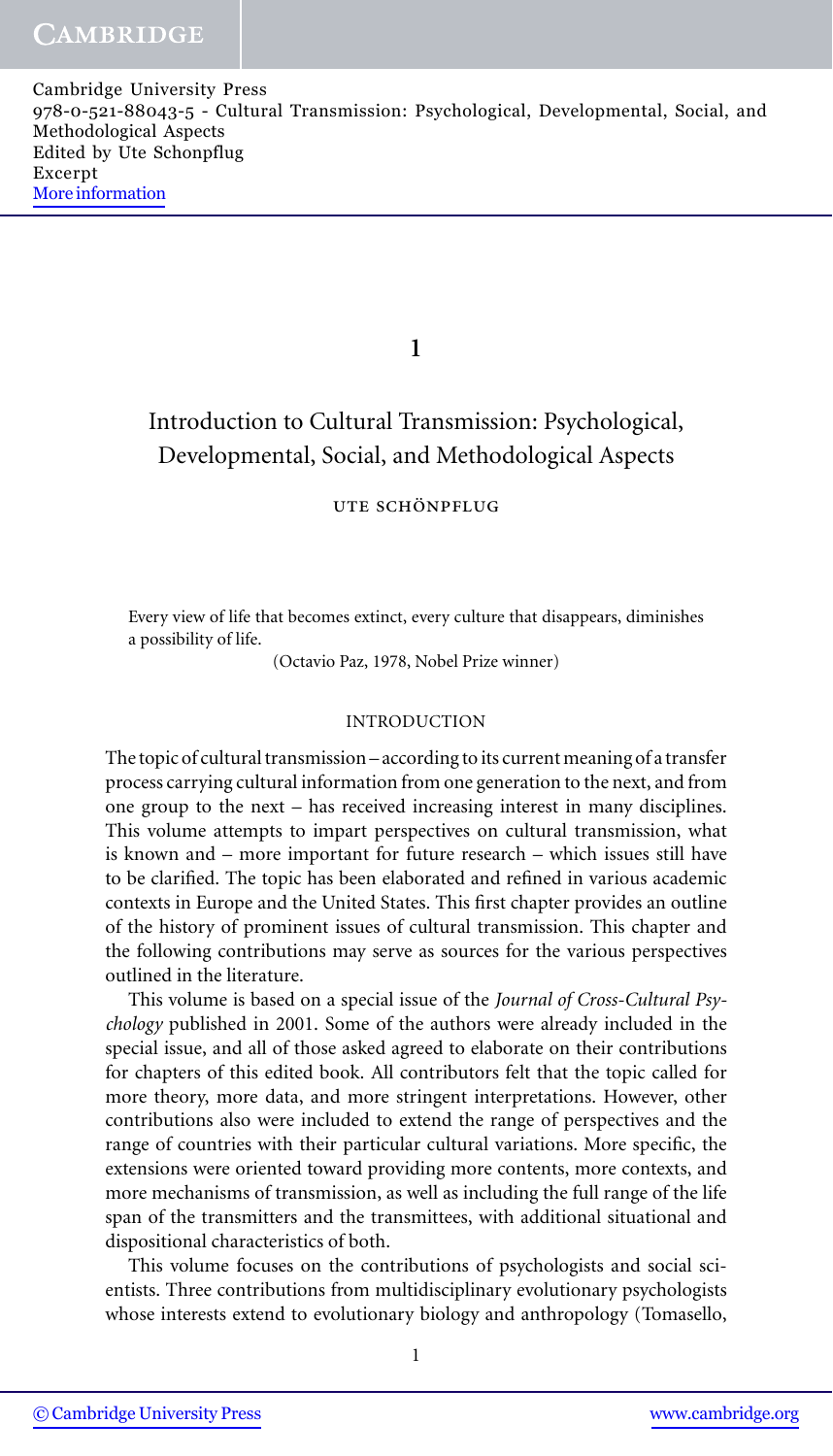2 *Ute Schönpflug* 

this volume) and to sociological and psychological issues (Euler, Hoier, & Rohde; van Geert, this volume) conveyinsights to themany links of cultural transmission with biological evolutionary theory and its roots therein. Other contributions demonstrate that it is useful to forgo the analysis of historical roots and focus instead on issues of cultural transmission from a social scientific or psychological perspective (see Part II). Even when the research is located within one culture, we are able to gain insight to a specific mechanism or content of transmission, or the role of a specific characteristic of either the transmitter or the transmittee (see Part III).

Cultural transmission is a universal process. We need to know, however, whether the mechanisms and contents involved in the process are also universal. We need to know whether the function of cultural transmission to maintain culture over time and space may be fulfilled by the contents and mechanisms identified. We hope the information provided is transmitted to students, readers, researchers, and theorists and leads to more research and theorizing. The contributors hope that the impact of their insight to the cultural transmission process helps all involved to acquire better judgment and more adequate measures to intensify cultural transmission when and where it is wanted and to constrain it when and where it is not desirable. Control of cultural transmission in societies and in terms of their politics can already be observed now, but another major aim of this volume is to deepen and extend insight to the benefits and the dangers involved in such control.

# 1.0. CULTURAL TRANSMISSION: A MULTIDISCIPLINARY RESEARCH FIELD

Cultural persistence is essentially a question of transmission, the passing on of information from individual to individual or from groups to other groups. Theoretical conceptualizations of cultural transmission come from various disciplines. The roots of thinking about cultural transmission as opposed to genetic transmission are located in biology. The biologists Cavalli-Sforza and Feldman (1981) wrote a seminal paper on the specific phenomena related to cultural as opposed to biological transmission. The term *cultural* may apply to traits that are acquired by any process of nongenetic transmission, be it by imprinting, conditioning, observation, imitation, or as a result of direct teaching. Cavalli-Sforza and Feldman pointed out that genetic transmission may not be the only source for parent–offspring biological similarity. Social orientations, skills, and accumulated knowledge are also similar in parent–offspring dyads and – as far as today's scientific insights hold – are not tied to genes. Hence, other mechanisms of transmission must be found to explain this kind of social or psychological similarity between successive generations.

What may be unique to mankind is the capacity to transmit knowledge explicitly to other individuals in space and time by means of such devices as deliberate teaching through shaping the behavior of other individuals (see Tomasello, this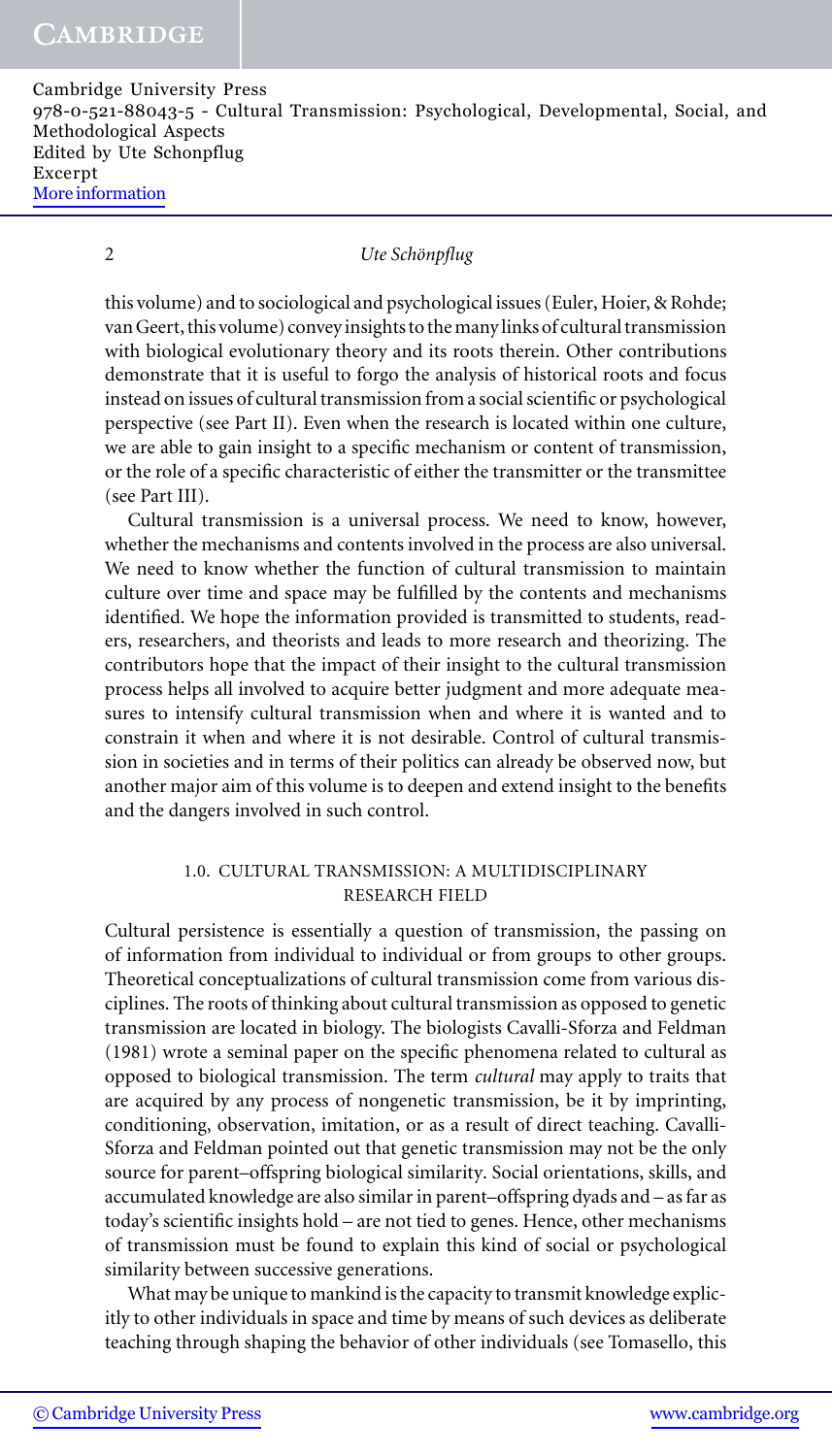#### *Introduction to Cultural Transmission* 3

volume). Various human behaviors seem to rely on just such explicit sociallearning processes and, in fact, many behavioral acquisitions simply would not be possible without them.

Cultural anthropology generally assumes a commonsense pretheoretical view of the acquisition of culture, which Boyer (1994) calls the theory of "exhaustive cultural transmission." This conception of cultural acquisition is cognitive. The main point is that people brought up in a culture are given a ready-made conceptual scheme, which is absorbed (as it were) in a mysterious, *passive* way that is never described. Cultural anthropologists tend to think that the way in which children gradually acquire adult cultural competence, in most cognitive domains, is mainly driven by experience. Van Geert (this volume) demonstrates that language transmission may constitute such a case. However, Boyer contradicts this conception of cultural acquisition, arguing that cultural representations are underdetermined by cultural transmission because they are implicit, incomplete, and inconsistent (see also Knafo & Schwartz, this volume). It may be concluded that not all cultural information is transmittable or is transmitted and that individuals work with the same implicit assumptions because they are equipped with the same intuitive principles emerging from their general inferential capacities. In this case, cultural transmission simply provides explicit cues, which are likely to trigger in most subjects roughly similar spontaneous inferences.

Boyd and Richerson (1985) understand culture as the transmission of knowledge, values, and other factors that influence behavior from one generation to the next. Some findings suggest that vertical (i.e., parent–offspring) as opposed to horizontal (i.e., peer) transmission serves the function of spreading less primitive cultural units and that horizontally transmitted traits are advantageous in rapidly changing, spatially heterogeneous environments. Evolutionary intergenerational thinking extends this notion by looking at investments in progeny over more than one subsequent generation. These vertical investments of, for instance, grandparents to grandchildren (Euler, Hoier, & Rohde, this volume) must further slow down the pace of cultural change via transmission.

Parent–offspring transmission does not necessarily corroborate adaptation to variable environments. The capacity for cultural transmission probably has complex effects on the rate of genetic evolution. More recently, sociobiological and anthropological approaches (Cronk, 1995; Tooby & Cosmides, 1991) have been integrated. Culture may lead not only to direct genetic assimilation, which has only just begun to be understood, but may also increase the likelihood of group selection, which is also regarded as a mechanism of genetic assimilation. Cronk distinguishes "transmitted" culture from other aspects of culture: The transmitted culture refers to the spreading of mental representations from one person to the next. Other aspects of culture might be innovations that emerge in one epoch or generation and are forgotten in the next.

The limits of cultural transmission involve ethnocultural variability, which, like biological variability, promotes and sustains ways of life. Insofar as we insist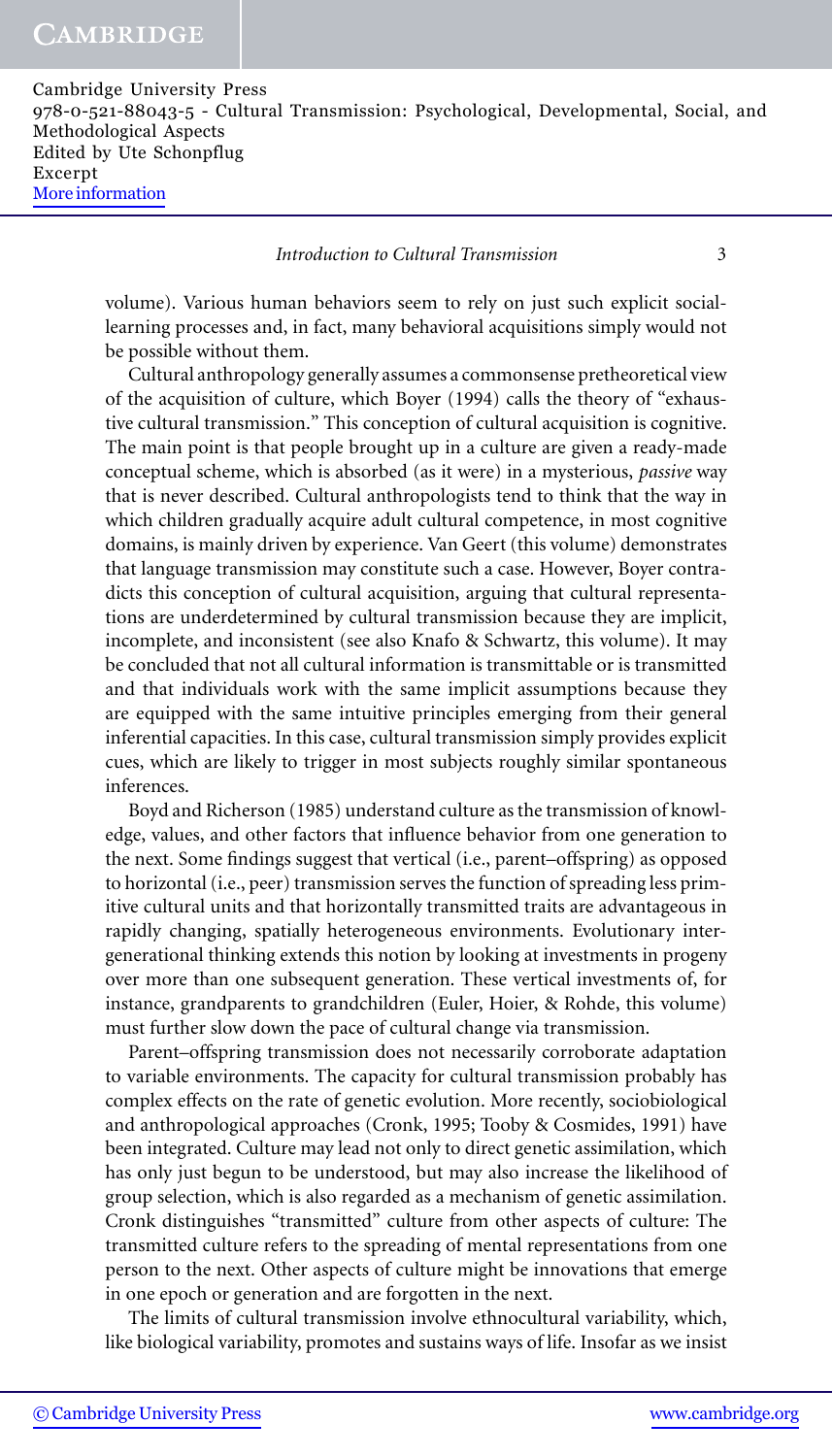## 4 *Ute Schonpflug ¨*

on homogeneity, we are closing off ourselves from options and alternatives that are needed. Adaptive evolution requires variability because variability requires and creates the differences necessary for adaptation to changing environmental demands. The "unenlightened society" continues to insist on "cultural homogeneity" and strict reproductive transmission; in so doing, it fosters its own demise. The "enlightened society" acknowledges and promotes "diversity" and, in this way, encourages its own survival.

Sociologists look at transmission issues from a cultural-capital point of view. Brinton (1988) suggested that education and family comprise a conjoint system of human development. She sees this system as having a social-institutional dimension and a familial dimension of exchanges and investments. Bourdieu's (1984) notion of cultural capital suggested a general description of what is transmitted. In many contexts, families and schools work in concert to ensure the educational advantages of some groups, whereas the disadvantaged position of other groups remains. A conjoint system of cultural-capital transmission requires us to consider the complex relationships among families, school types, educational experiences, and educational outcomes (Persell, Catsambis, & Cookson, 1992).

Nauck (this volume) emphasizes that the transmission of cultural capital is a special process when it takes place in a culture-contact situation. In addition, sociological analyses point out that the separation of intergenerational transmission results from societal changes in the same content area is usually neglected (Boehnke, Hadjar, & Baier, this volume). Parent and offspring similarity is influenced to a certain extent by the *zeitgeist* of the historical epoch in which they are living, as well as by transmission processes.

This volume arises from the conviction that cross-cultural psychology may contribute to theory and empirical evidence in the domain of cultural transmission. The psychological contributions to this volume are predominantly concerned with mechanisms that affect the extent and selectivity of transmission (e.g., the "transmission belts"; see Schönpflug & Bilz, this volume; see also Six, Geppert, & Schönpflug, this volume) and the mediation through parental goal-setting.

## 2.0. THE CARRIERS OF TRANSMISSION

Different social systems or culturesweigh various possible transmitters ormodels in the transmission process differentially: mother, father, teacher, and peers differ in their importance for the cultural transmission of certain behaviors or traits. Homogeneity of transmitters with reference to the transmitted contents ensures the greatest transmission effects. Knafo and Schwartz (this volume) show that the similarity between generations of migrants is less than that in families of the receiving society, due to perceived inconsistencies and uncertainty of orientation of the transmitting parents. Ter Bogt, Meeus, Raaijsmakers, van Wel, and Vollebergh (this volume) demonstrate that the recipient of the transmission,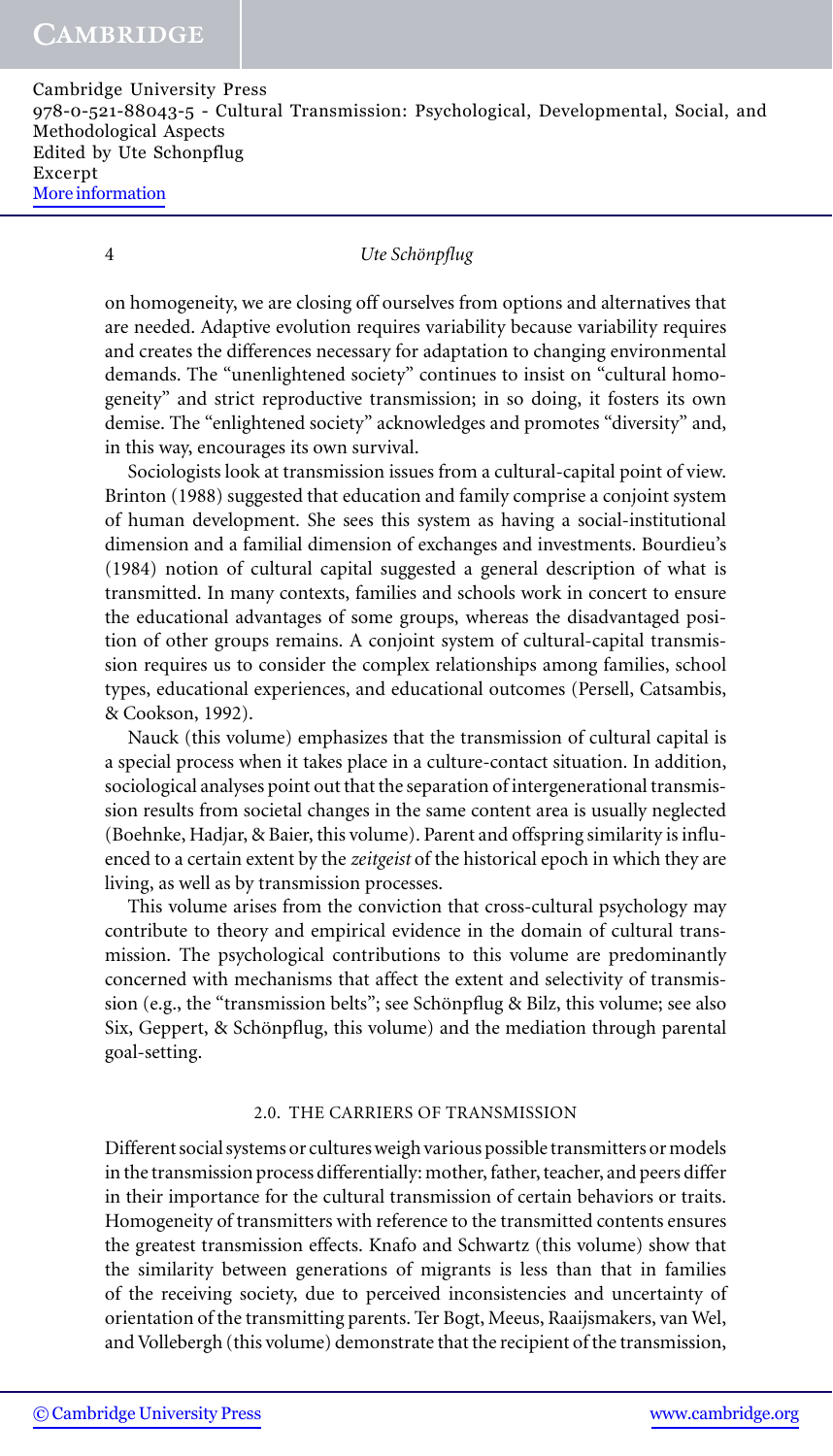# *Introduction to Cultural Transmission* 5

the offspring generation, has a potent selective filter, enhancing transmission from the parent generation, which is non–youth centrist or adult-oriented. Different cultural contexts also allow for either one or more than one model for copying. An issue still to be studied is the choice of a model when cultural context does not constrain the number of models. This is certainly the case for horizontal (i.e., peer) and oblique (i.e., teacher/mentor) transmission and less so for vertical (i.e., parent–offspring) transmission.

# 3.0. THE CONTENTS OF TRANSMISSION

All important theoretical approaches of cultural transmission (Boyd & Richerson, 1985; Cavalli-Sforza & Feldman, 1981) state evidence that the three "channels" or directions of transmission transport different transmission contents: *Vertical transmission* includes factors such as personality traits, cognitive development, attitudes, attainments, educational and occupational status, patterns of upward/downward mobility, sex-role conceptions, sexual activity, attitudes toward feminism, political beliefs and activities, religious beliefs, dietary habits, legal and illegal drug abuse, phobias, self-esteem, and language and linguistic usage. *Horizontally* and *obliquely* transmitted traits include attitudes; career and social mobility; aspirations; sex role and sexual behavior; adolescent behavior; aggressive behavior; altruistic behavior; morals; social values; conformity; language and dialect; technological innovations; clothing fashions; consumer behavior; and children's games, rituals, stories, and rhymes. As may be seen from these lists, many traits are transmitted either way. Other traits follow a dual-inheritance model: *Genetically* and *culturally* transmitted traits include handedness, cerebral dominance, intelligence, and possibly religious and political beliefs (Laland, 1993). The contributions in this volume focus mainly on values as a central content of transmission (Cavalli-Sforza, 1993; see also Knafo & Schwartz; Knafo, Assor, Schwartz, & David; and Boehnke, Hadjar, & Baier, this volume).

# 4.0. THE MECHANISM OF THE TRANSMISSION PROCESS

The first considerations in the process of transmission lead us to postulate that it is a two-stage process: The first stage is awareness of the information to be transmitted, and the second is acceptance of it. The two stages are only distinguishable when there is a choice to accept or not to accept. A further complication that strengthens the confounding of awareness and acceptance is the possible existence of spontaneous tendencies or drives to teach and thus impart knowledge. Kuczynski, Marshall, and Schell (1997) suggested externalization attempts on the side of the transmitter and internalization on the side of the receiver as two main component mechanisms of the transmission process. In the transmission process, both the teaching and the learning may be deeply motivated. Which parameters determine the transmission dynamics? Which transmission belts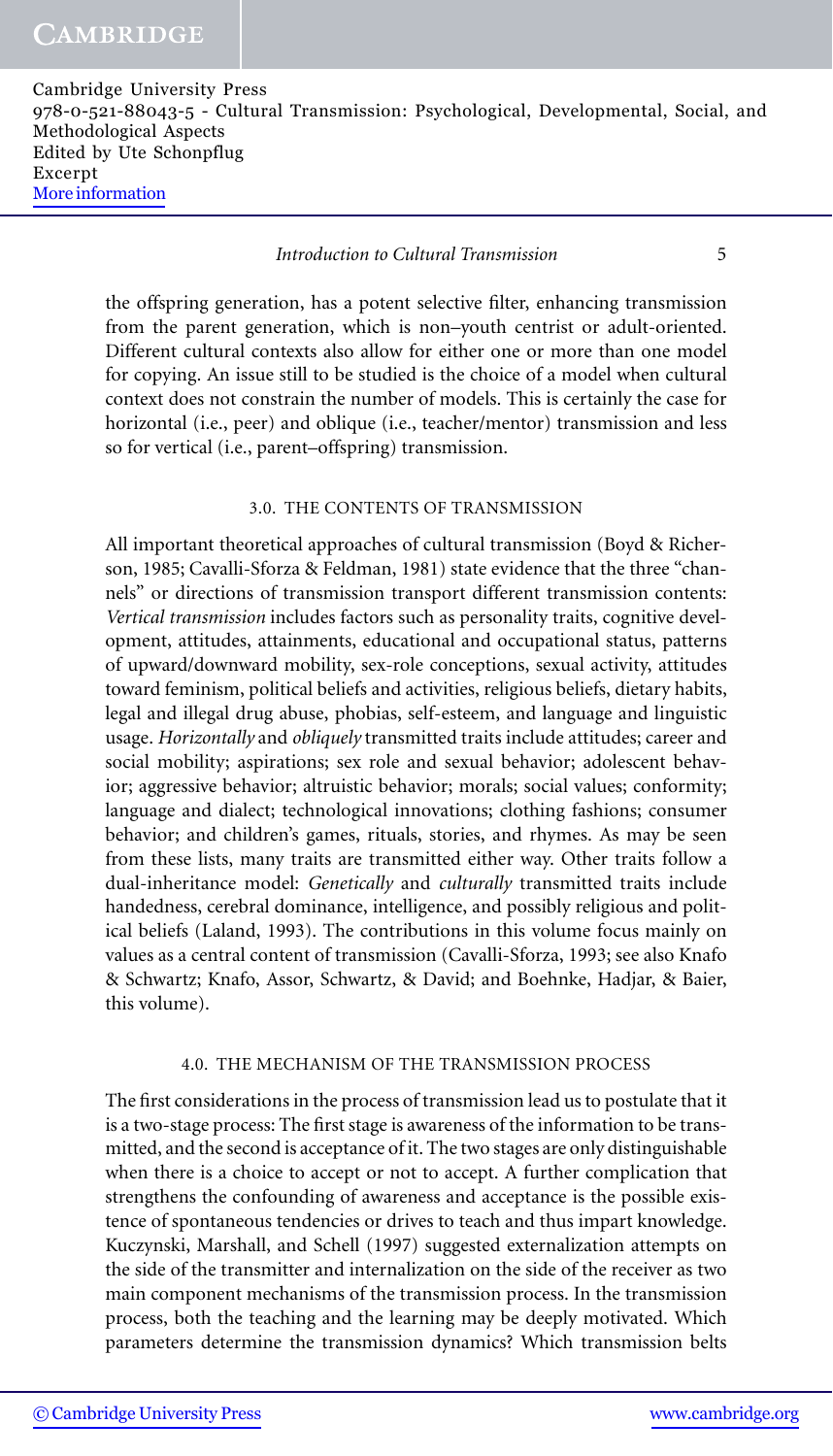6 *Ute Schonpflug ¨*

are most effective with given carriers, contents, and contexts of transmission? Do different social-learning mechanisms have different transmission dynamics? Answers to these questions, like our understanding of the transmission process, are still rudimentary. In this volume, the chapters by Berry and Georgas; Knafo and Schwartz; Knafo, Assor, Schwartz, and David; Nauck; Schönpflug and Bilz; Six, Geppert, and Schönpflug; Trommsdorff; and Uslucan and Fuhrer contribute essential new answers to these fundamental questions.

### 5.0. DEVELOPMENTAL PERSPECTIVE ON TRANSMISSION

The effects of transmission mechanisms may be confounded with developmental phenomena – namely, the existence of biologically founded "critical periods" – such as are known, for example, in the learning of the pronunciation of a language. However, there probably exists a host of other age-dependent sensitivities in acquiring specific behaviors or cognitions via transmission.

Conversely, the mode of transmission may be age-specific because of normative developmental transitions in the sociocultural context: Obligatory full-day schooling, for instance, implies that children are among their peers for several hours during the day. This is a favorable condition for horizontal transmission and emerging youth centrism counteracting vertical parent–offspring transmission. Cross-cultural studies may be especially useful in exhibiting the variation of such life-cycle phenomena. Tomasello (this volume) looks at the ontogeny of human cultural learning and compares it to primate social learning. Human children grow up in a cultural niche but need to have cognitive skills to utilize the preexisting cultural resources. Typically, these social skills begin to develop at the end of the first year of life, if Tomasello's criteria for cultural transmission are accepted. Silverstein and Conroy (this volume) take on a life-span view: Parents build early in the family life cycle a "support bank" – that is, a latent reserve of social capital by investing time, labor, and money in their children. This social capital is later drawn on in the form of social support from children when the parents develop age-related dependencies.

This volume shows diverse approaches to the study of cultural transmission. The various aspects presented contribute more to a complex theoretical model of transmission rather than being able to communicate final and perfectly consistent results. The chapters presented herein, however, reflect promising routes to further research. As with any edited volume, each chapter in this book is a coherent whole in its own right, such that it is not necessary to read the chapters in any specific order. Nevertheless, they do focus on somewhat different questions and it makes sense to combine them loosely together according to some broad organizational structure of three sections.

Part I is a collection of three studies and analyses that owe much to classical evolutionary theory and biology, as presented in the introductory chapter on the history of research and theorizing in the domain of cultural transmission.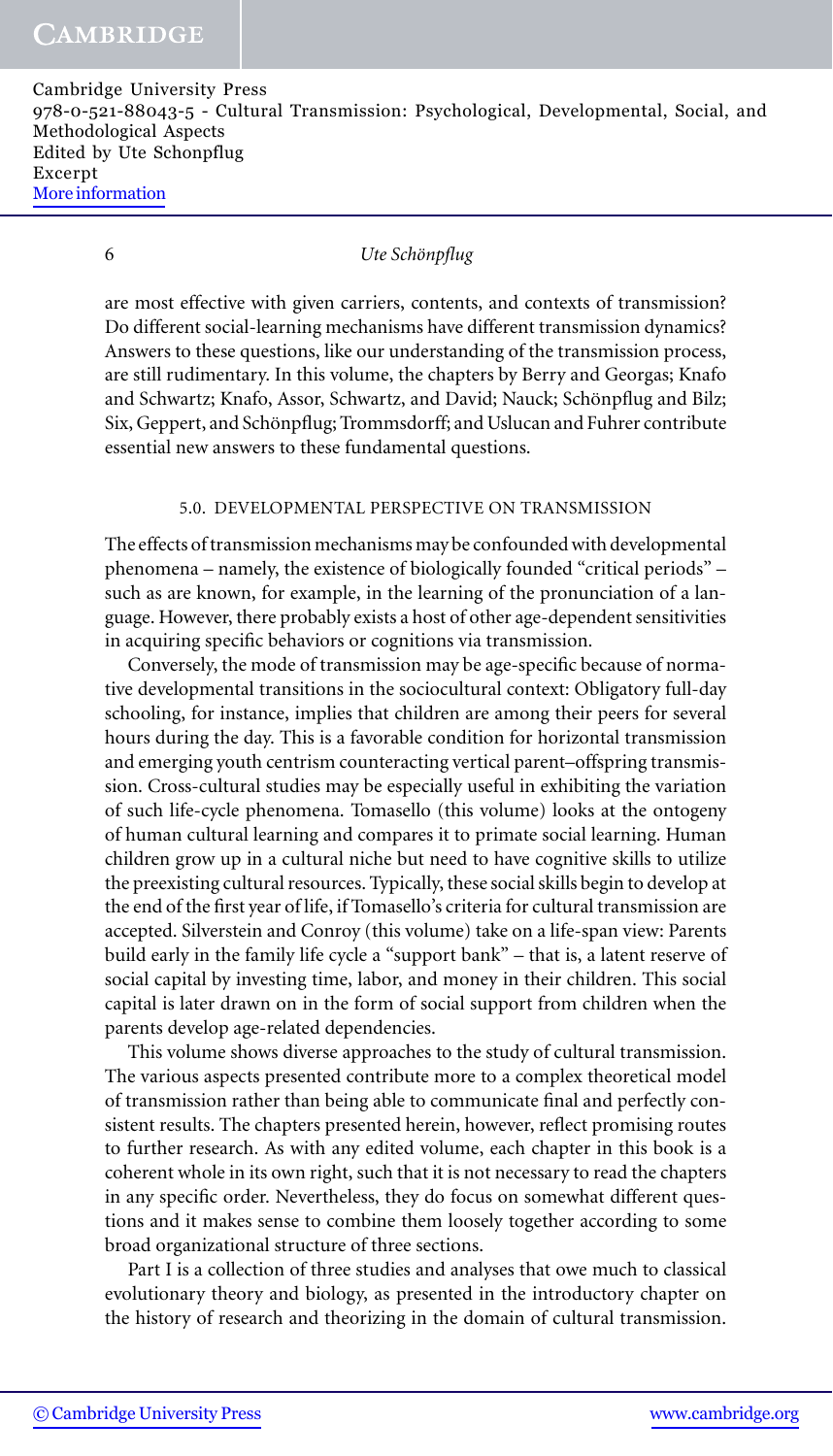*Introduction to Cultural Transmission* 7

Part II includes cross-cultural perspectives on cultural transmission, with all of the contributions focusing on vertical, intergenerational transmission in various cultural and national groups. Among them are immigrant populations with a special situation for cultural transmission because the culture transmitted is not the culture of the macrosocietal context. Part III emphasizes the importance of intracultural variations, including the comparison of the transmission between third and second generations and second and first generations. Nevertheless, smaller scale regional variations within one culture are also mentioned. The final two chapters deal with a crucial methodological issue inherent in all transmission research: In addition to the effect of the transmitter on the transmittee, a third factor – identified here as the *zeitgeist* – may influence both roles in the transmission process, thereby accounting for some part of the similarity between transmitter and transmittee. In the most extreme case, the similarity approaches a zero level when the *zeitgeist* factor is introduced into the analyses. The last chapter presents some afterthoughts that may be helpful in defining a valid model of cultural transmission, along with many allusions to issues that remain unresolved and that would be worthwhile to pursue in future research.

This book presents a set of theories, ideas, and research findings that reveals in detail the ways in which psychological processes influence the elements that constitute cultures. With a topic this large, no single volume can be entirely comprehensive; the tradeoff between breadth and depth is inevitable. Moreover, this volume is an attempt to balance the two, supported by the availability of qualified research, theories – and contributors.

#### references

- Bourdieu, P. (1984). *Distinction: A social critique of the judgment of taste*. Cambridge, MA: Harvard University Press.
- Boyd, R., & Richerson, P. J. (1985). *Culture and the evolutionary process*. Chicago: University of Chicago Press.
- Boyer, P. (1994). Cognitive constraints on cultural representations: Natural ontologies and religious ideas. In L. A. Hirschfeld & S. A. Gelma (Eds.),*Mappingthe mind: Domain specificity in cognition and culture* (pp. 391–411). New York: Cambridge University Press.
- Brinton, M. C. (1988). The social-institutional bases of gender stratification: Japan as an illustrative case. *American Journal of Sociology, 94*, 300–334.
- Cavalli-Sforza, L. L. (1993). How are values transmitted? In M. Hechter, L. Nadd, & R. E. Michail (Eds.), *The origins of values*(pp. 305–315), Part III: *Biological perspectives*. New York: Aldine de Gruyter.
- Cavalli-Sforza, L. L., & Feldman, M. W. (1981). *Cultural transmission and evolution: A quantitative approach*. Princeton, NJ: Princeton University Press.
- Cronk, L. (1995). Is there a role for culture in human behavioral ecology? *Ethology and Sociobiology, 16*, 181–205.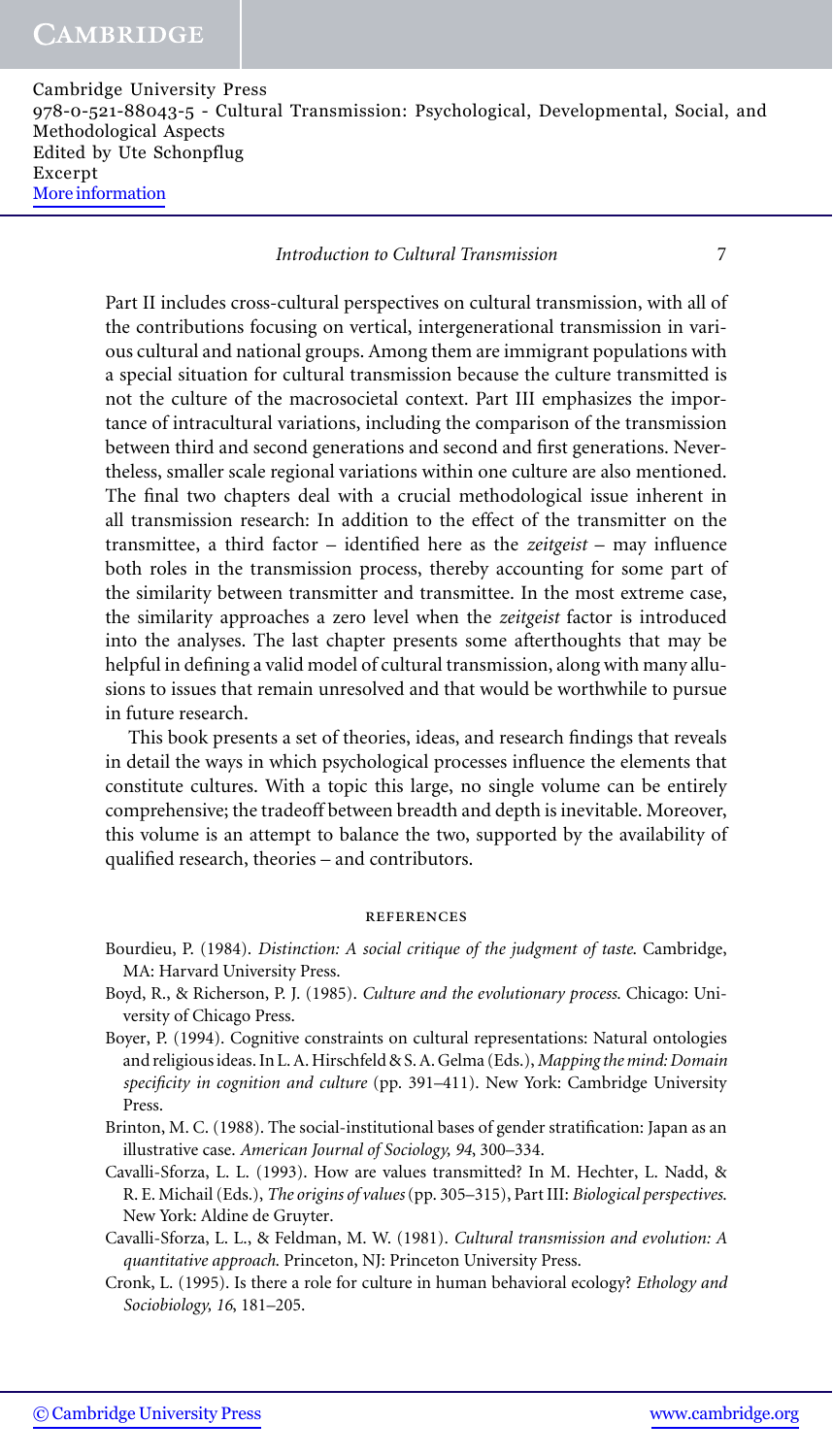# 8 *Ute Schönpflug*

Kuczynski, L., Marshall, S., & Schell, K. (1997). Value socialization in a bidirectional context. In L. Kuczynski & J. E. Grusec (Eds.), *Parenting and children's internalisation of values* (pp. 23–50). New York: John Wiley.

Laland, K. N. (1993). The mathematical modelling of human culture and its implications for psychology and the human sciences. *British Journal of Psychology, 84*, 145–169. Paz, O. (1978). *The labyrinth of solitude*. New York: Grove Press.

Persell, C. H., Catsambis, S., & Cookson, P. W. (1992). Family background, school type, and college attendance: A conjoint system of cultural-capital transmission. *Journal of Research on Adolescence, 2*(1), 1–23.

Tooby, J., & Cosmides, L. (1991). The psychological foundations of culture. In J. Berkow & J. Tooby (Eds.), *The adapted mind: Evolutionary psychology and the generation of culture* (pp. 19–136). Oxford: Oxford University Press.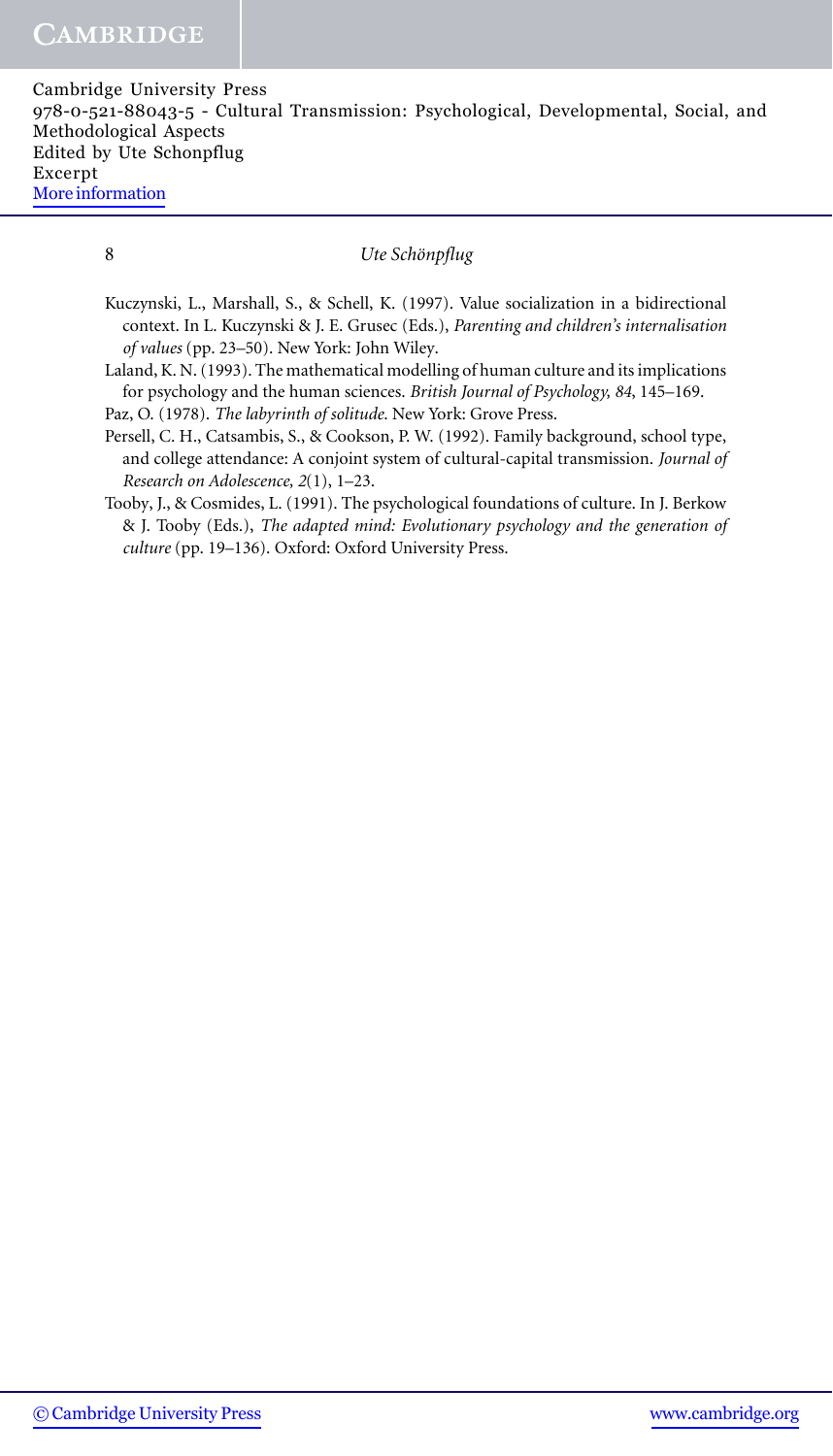**2**

# Theory and Research in Cultural Transmission: A Short History

### UTE SCHÖNPFLUG

#### INTRODUCTION

Transmission may be understood as the deliberate or unintended transfer of information from a transmitter to a transmittee. The concept of *cultural transmission*, however, indicates the transmission of culture or cultural elements that are widely distributed: social orientations (e.g., values), skills (e.g., reading and writing), knowledge (e.g., the healing power of certain herbs), and behaviors (e.g., the exchange of rings in a wedding ceremony). The scope of this distribution defines the boundaries of the respective culture. The research traditions presented herein reveal that theorists have generally thought of cultural transmission as a process of replication of whatever is transmitted in another individual or in other groups. However, as pointed out by Reynolds (1981) (see also Henrich & Boyd, 2002), the replication has its limits. This debate is elaborated on throughout this chapter.

The transmission of culture is a necessary process to maintain culture; thus, it has always taken place, from ancient to newly developed cultures. In traditional, slowly changing societies, the transmission of culture is a common undertaking of the older generation applied to the younger generation. The mechanisms involved in the cultural transmission of either slowly or rapidly changing societies form the basis of various theories that have been developed in the history of transmission research.

The history of cultural transmission theories and research is characterized by interdisciplinary contributions. This chapter traces the origins and ramifications of theoretical approaches and looks at empirical evidence and counterevidence. Neither the literature cited nor even the many publications consulted in the course of compiling this chapter exhaustively cover the history of cultural psychology. The short history of cultural transmission presented here attempts to structure the contributions to theory and research over a span of 150 years.